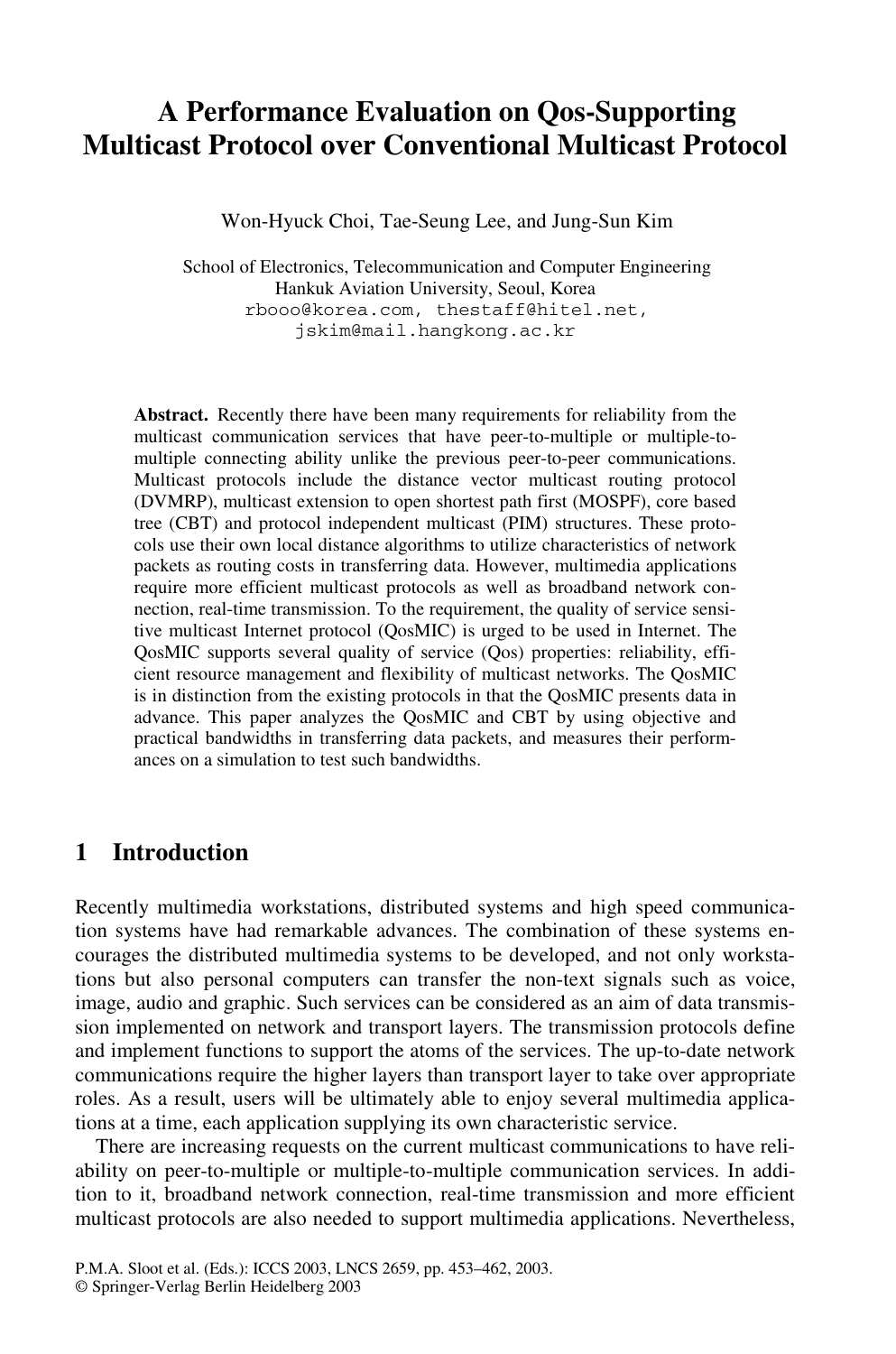the multicast protocols such as the distance vector multicast routing protocol (DVMRP), multicast extension to open shortest path first (MOSPF), core based tree (CBT), protocol independent multicast (PIM) structures, are lack of communication processing performance, bandwidth and quality of service (Qos), which are fundamental requirements on viable multicasting. It is because such multicast protocols use only their own local distance algorithms as routing costs of packets.

This problem urges to introduce multicast group communication into the service layer newly added to Internet. The service layer provides services necessary to next generations of Internet. The multicasting has fundamental role in the service layer. Multicast must transfer similar information to multiple receivers. This fact results in that single multicast group might suffer from transmission delay which is a defect to unicast communication, since multiple packets are moved through network at a time. Moreover, the quality of user receiving has to be assured.

Network communication must be considered with respect to social exchange, value of the communication and dependency on service. Such properties are sustained by consistent management of Qos layer. The existing multicast routing protocols cannot implement applications to provide such Qos properties. Most of the protocols adopt the PIM, CBT and BGMP as the best efficient structures of Internet. The protocols present users with single path routing. If there is not sufficient resource, they cannot satisfy user's requirements.

Multicasts are divided into conventional methods and methods to improve network service. A representative method of conventional methods is the CBT. The CBT is the most effective method of the existing multicasts to enhance network speed, but it does not consider Qos. Qos enables resource of a source to be connected in shorter time when the source is disconnected from a receiver of network. Therefore, the multicast to present Qos can provide more reliability by preparing sufficient resource.

In this paper, the authors attempt to evaluate a Qos application by using a reliable and efficient multicast protocol, the quality of service sensitive multicast Internet protocol (QosMIC), on Internet. The multicast protocol does meet three requirements: (1) Qos support, (2) reliability, and (3) efficient resource management. The QosMIC is based on multiple routing and Qos supporting, so involves in multicast group connection and fully satisfies the multiple routing and Qos requirements. To compare the QosMIC and the CBT, the best popular one of the existing multicast protocols, a simulation is conducted [1,5].

The hereafter composition of this paper is as follows: section 2 describes the overview of multicast protocols, section 3 describes the QosMIC method, section 4 reports the result of the simulation to compare the QosMIC performance and CBT, and section 5 finally concludes our work.

## **2 Multicast Protocol**

Of the previous multicast protocols, four have been commonly used: the source based tree (SBT) multicast protocol constructs trees for each source, the shared tree (ShT) shares trees with multiple sources, the Intra-Domain establishes trees in the same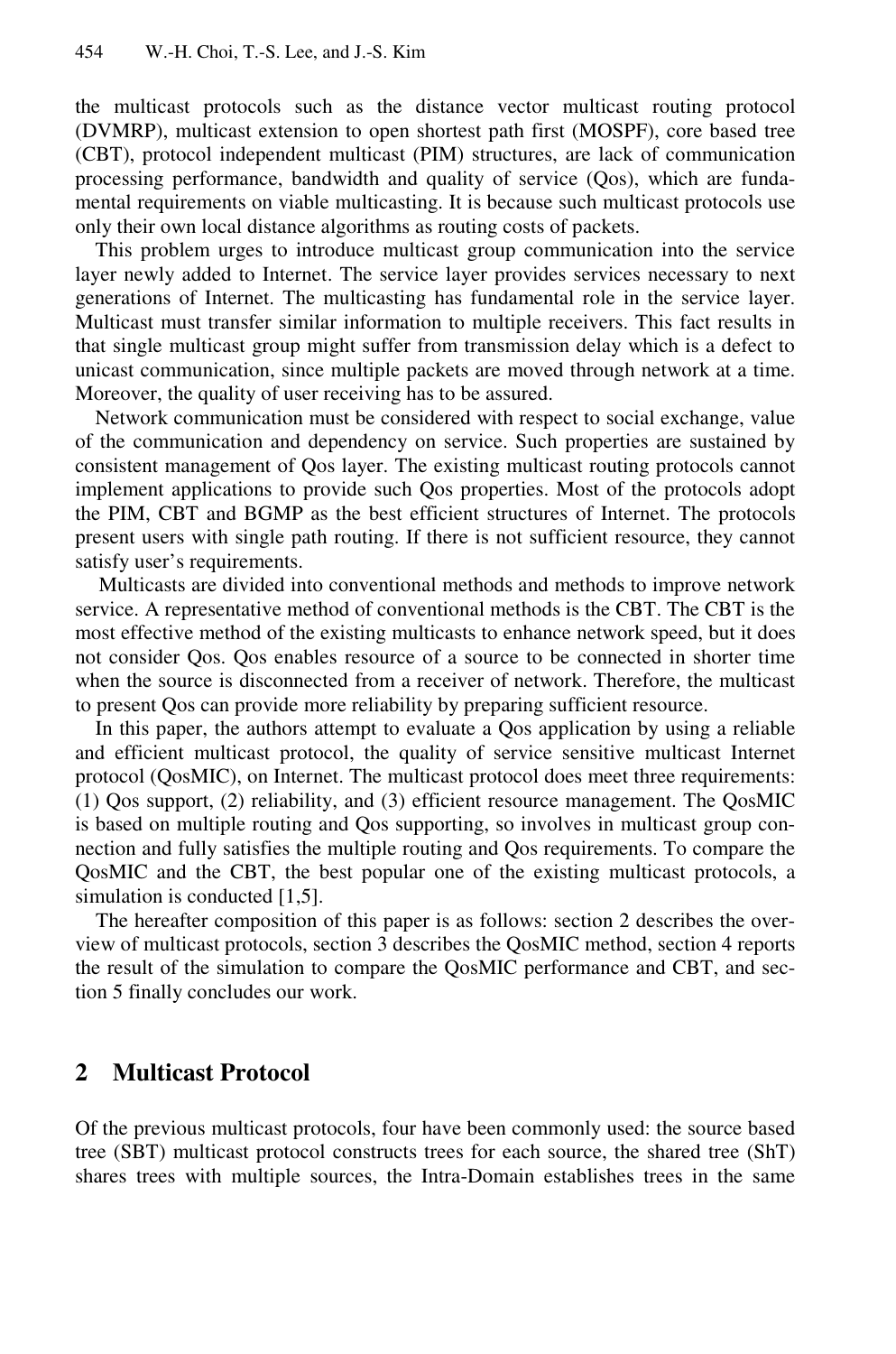domain as to their locations, and the Inter-Domain establishes trees in different domains.

#### **2.1 Source Based Tree Protocol**

The SBT is also called the source distribution tree (SDT), or the shortest path tree (SPT) in that it is based on the shortest path algorithm. When trees of the SBT are represented, (S, G) is used to denote the source S. The SBT which has a good delay characteristic of traffic is efficient in multicast services like the internet broadcasting that has a few senders but many receivers. The distance vector multicast routing protocol (DVMRP), one derivation of the SBT, establishes the shortest path to the receiver to forward datagrams in multicasting mode. And the multicast extension to open shortest path first (MOSPF) protocol is the one that, as you can infer from its name, extends the second version of the open shortest path first (OSPF) (RFC1583). Its name signifies it is independent of unicast routing mechanism, though it has some similar characteristic to unicast protocols. The PIM uses only the resulting tables without associating with algorithms or protocols that put out an unicast routing table. When the density of a tree with a distribution of group members is considered, the PIM is classified into the dense mode (DM) if the density is high and the sparse mode (SM) otherwise [6].

#### **2.2 Shared Tree Protocol**

The ShT is denoted as (\*, G), where \* means the whole sources and G the group. The size of the real tree has the value of  $O(|G|)$  independently of the number of sources since it is the shared tree. The cost in constructing trees is not expensive, but a serious traffic delay might be caused by the increasing number of sources. The ShT is appropriate when multicast services are supplied in the networks that have somewhat narrow bandwidth traffic but many senders. The core based tree (CBT) is one of the ShT and has a core router on the center of the shared tree. In contrast to the PIM-SM protocol that operates as an uni-direction tree and so has constraints on selecting the optimal routing path, the CBT tree operates as bi-direct tree and has more flexible extensibility of networks in comparison with the existing source-based multicast routing protocols.

The best advantage of the CBT protocol is that the change of overhead to manage trees is not very severe when the configuration of member or source is changed. It is due to single tree shared with all members of a multicast group. In addition to it, the CBT can utilize efficiently resource of network including bandwidth of a link because it does not require periodic information to manage groups as the IGMP does and use its bandwidth only for multicast traffic. On the other hand, the disadvantage of the CBT is that it might cause to increase link cost to establish the whole routing path of a tree on the basis of core router and make a bottleneck at core link to condense traffic to the core. That is, high link load needed for overloading the bandwidth of core link makes a bottleneck. When this situation gets more strained, it might result in the deadlock of core link and lead to the stop of multicast service.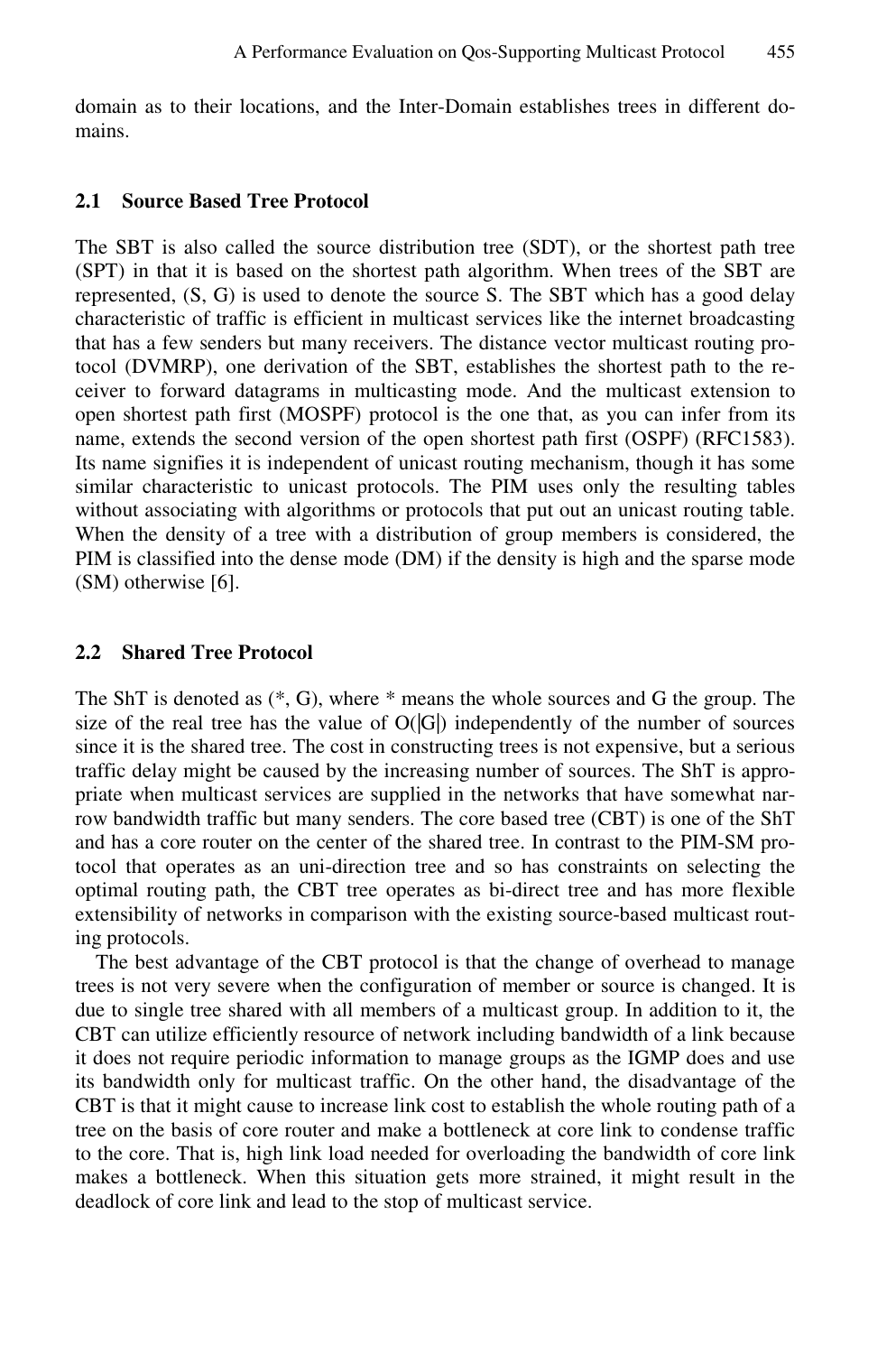The PIM-SM protocol uses the rendezvous point (RP) that is shared with the whole receiver routers for each multicast group, and it is used as an uni-direction tree [3].

## **3 Protocol Description: The QosMIC**

#### **3.1 Overview**

The main parts of the QosMIC support functions to select a router. In other words, the QosMIC is defined as collection of Qos routing information about multiple paths. When a new node is selected from a multicast tree, Qos requires the exact path by gathering information. To the requirement, the QosMIC is classified into the most upto-date router. The main parts of the router try to search the adjacent routers from tree. Figure 1 shows the node accessing method of the QosMIC. It has to be noted how the core router cannot be used. In the method, the group member of the near node is active and the router selects the Join, and this results in eliminating the necessity of the cores. The QosMIC is superior to the unicast protocol and core-based tree protocols when such advantage is born in mind [1].



**Fig. 1.** Approach of the QosMIC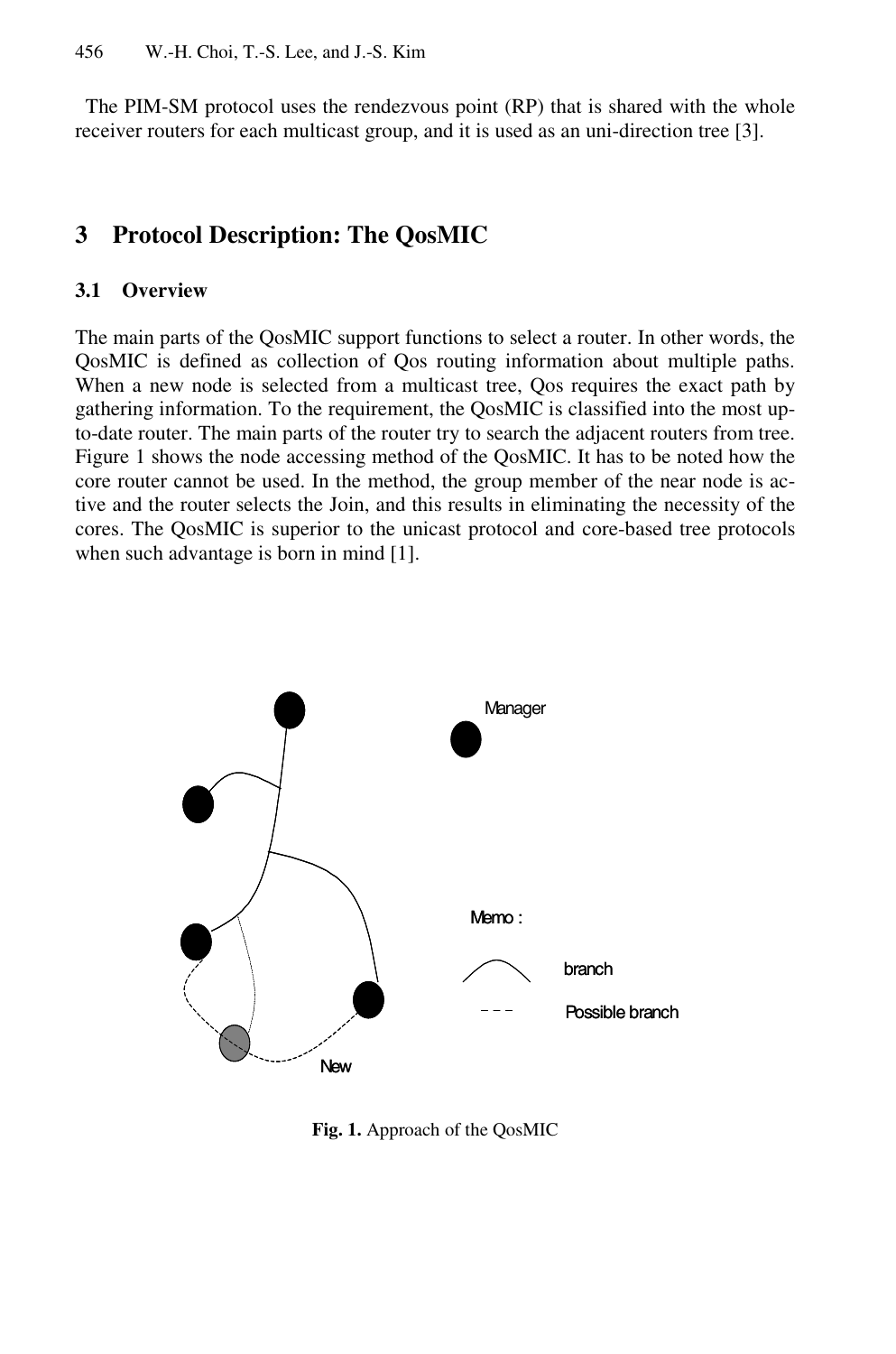

**Fig. 2.** Searching procedure of the QosMIC

#### **3.2 Structure and Message Forwarding Method of the QosMIC**

The transmission in the QosMIC structure is implemented as receiver sending on multicast tree and consists of three stages. In the first stage, a router is defined if a tree exists and the tree is able to join other trees through the interfaces of them. These trees are called candidates. In the second stage, the candidates inform the new router of their own information by command messages. In the final stage, the joined router selects nodes that need information. The QosMIC is a source-based tree that Qos characteristic is improved, and is switched such that sharing tree is avoided. The message handling of the QosMIC is implemented as follows. All the routers contain multicast routing information. The information forwards individual multicast packets and executes the appropriate members linked. Each link has entries of tree table in an isolated tree partition. If the packet transferred *matches* an entry of the routing table, it is linked. In unique tree method, when packets from all sources of a group are *matched*, the routing entry takes them from shared tree. In (S, G) of the source-based tree, G represents the group and S the source. The shared tree uses (\*, G) notation, where  $*$  designates the source. The routing location in most multicast protocols of IETF takes lower level. It means that the routing location will be vanished. The adjoining messages correspond with each other periodically and the incoming links from them are newly combined [1], [4].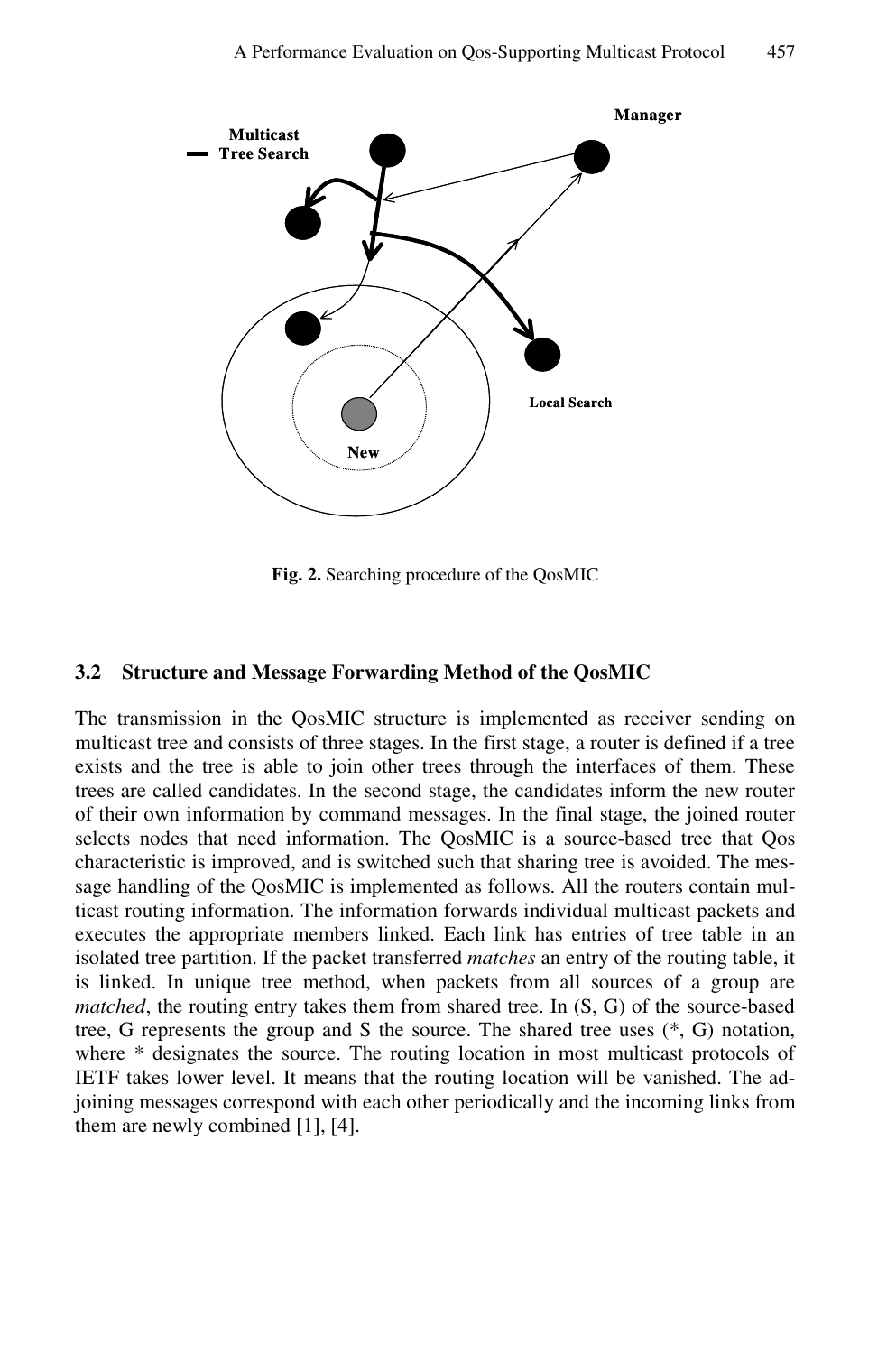### **3.3 Multicast Tree Searching**

When the new router requires a multicast group joined, a new link is added in the multicast tree location and is executed. If the new router already has a group entry, a link is established; otherwise a creator of local searching or multicast tree searching is employed. The creator of router searching is called manager. Manager receives messages from candidate routers of local tree nodes and forwards the messages to multicast routers. This procedure is shown in Figure 2. The candidate selection process is much serious in the QosMIC. The sequential process is conducted like below [8]:

- 1) Local Search
	- c The New router "floods" a BID-REQ message in its neighborhood. Reverse path multicasting with scope controlled by the time to live (TTL) field. Because QosMIC has the Multicast Tree Search, the TTL value can be kept very small. The advantage should be considered meaningful at the results of simulation conducted later in this paper.
	- d Every In-Tree router that receives a BID-REQ message, becomes a Candidate router, and unicast a BID message back to the New router. The BID message on its way collects information on the expected performance of the path, based on dynamic Qos metrics. The Candidate router considers the New router as a tentative dependent, and cannot leave the tree unless the tentative status is timed out.
	- e The New router collects BID messages. The procedure termincates unsuccessfully, if the New router does not receive any replies before the expiration of a timer set for this purpose. Otherwise, we enter the phase of establishing the connection.
- 2) Multicast Tree Search
	- <sup>1</sup> O New router sends an M-JOIN message to the Manager of the group.<br>
	<sup>1</sup> O The Manager "orders" a bidding session with a BID-ORDER
	- The Manager "orders" a bidding session with a BID-ORDER message. Some subset of the routers that receive the BID-ORDER become Candidates.
	- e The Candidates unicast BID's to the New router. The BID's are identical to the BID's in the Local Search.

## **4 Simulation**

We compare and analyze the multicast protocols, the QosMIC and CBT described in Sect. 3. The first experiment compares the average speed of traffic flows between terminals when the QosMIC and CBT are used alone. It is to measure the performances in speed, which is the most significant property in networks. The second experiment compares the average delays between terminals. It is to measure how much the Qos between terminals is satisfied when network information is transferred. To do this, a multicast simulation model is established first. The comparison of the QosMIC and CBT routings parameterizes the number and bandwidths of multicast groups, the delay time of packets and the size of data packets as to the characteristic of an appli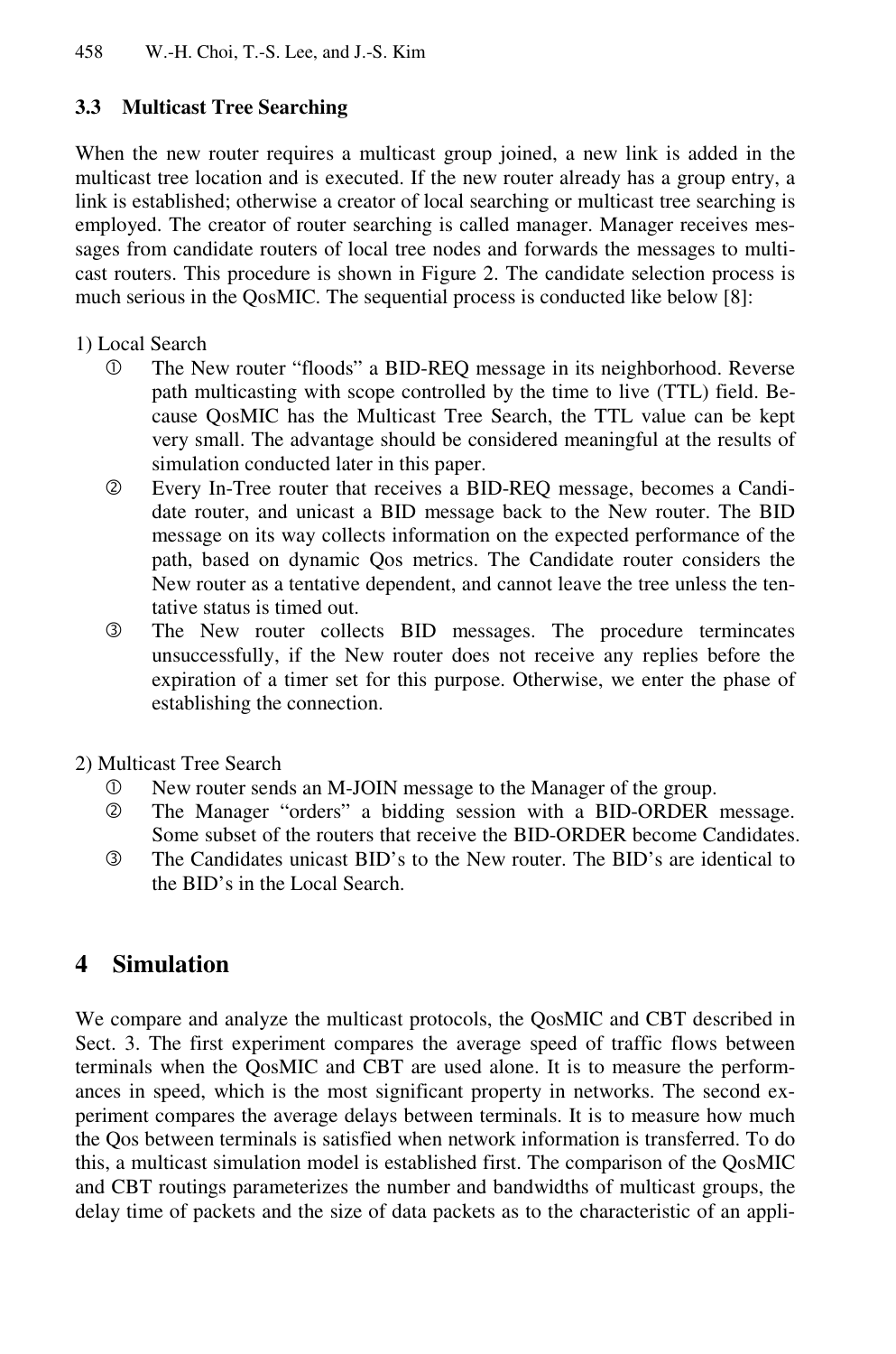cation program. The simulation platform is a PC machine with 512MByte memory and 1.5GHz Intel Pentium Processor, the operating system of the machine the Linux RedHat 7.0 and the tool the Network Simulator – ns Version 2 which is used widely in PC-based environments. In the first experiment, packet sizes to test are 210byte and 512byte.

Figures 3 and 4 report the 4.53% improvement of the QosMIC with respect to the CBT for 210byte packets and the 10.25% for 512byte packets. The time measurements in the second experiment are the average delay times to the total traffic as with the increasing number of groups between terminals when all nodes linked with a router are considered.

Figures 5 and 6 present the measurements of the average delay times between terminals when the size of packets is 210byte and 512byte, respectively. It is noted that the delay characteristic of the QosMIC routing is slightly superior to that of the CBT. The delay characteristics of the QosMIC against the CBT are recorded as 12.23% for 210byte packets and 14.4% for 512byte packets.



**Fig. 3.** Data receiving rates for 210byte packets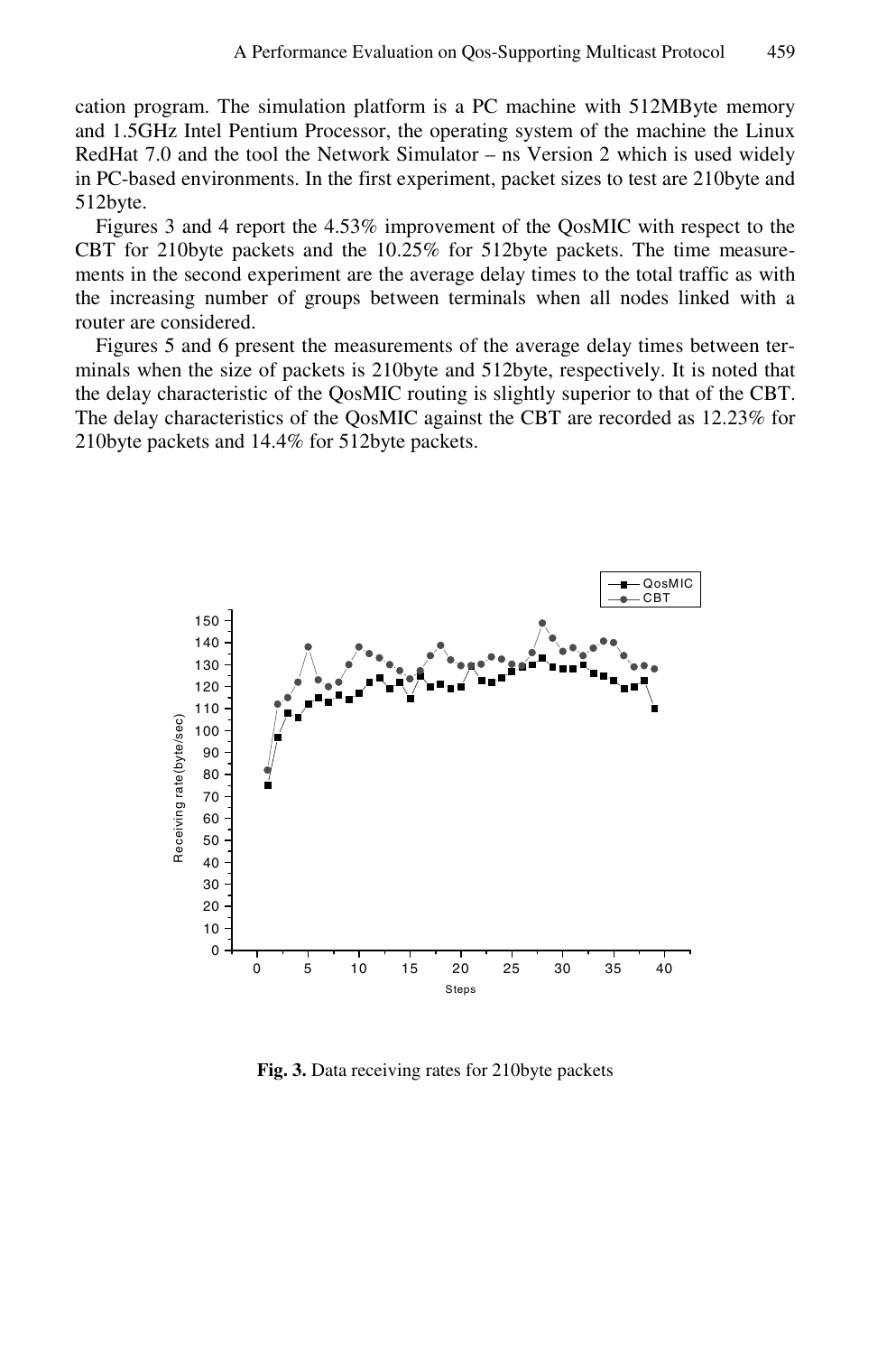

**Fig. 4.** Data receiving rates for 512byte packets



**Fig. 5.** The average delays between terminals for 210byte packets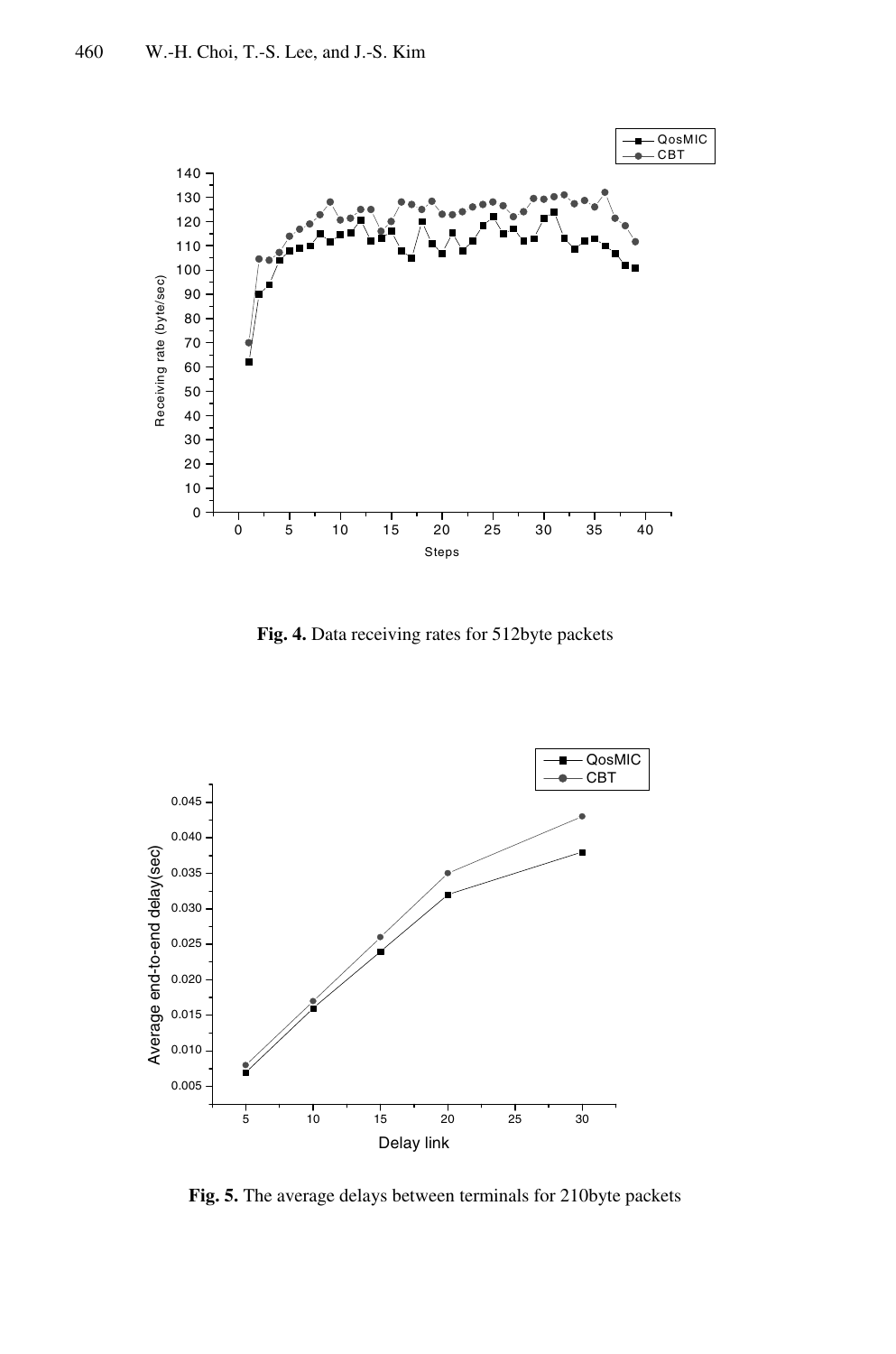

**Fig. 6.** The average delays between terminals for 512byte packets

## **5 Conclusion**

In this paper, we measured the packet processing times and average delay times between terminals for 210byte packets and 512byte packets, respectively. From the first experiment results, the 4.53% and 10.25% improvements of the QosMIC against the CBT at the two packet sizes were obtained. And the average delay times were reduced by the 12.23% and 14.4%. The delay times of the CBT increase more than them of the QosMIC when the number of links of senders is high, the packet size is large and the number of groups of receivers is high. Those evidences strongly confirm the fact that the increasing number of CBT groups induces the increase of the number of groups in Core and the more delays of data packets, and the QosMIC remedies such defect. In the future work, it is required to measure the average delay time and data processing time between terminals as well as the reliabilities on higher levels. Additionally, other multicast protocols beside the CBT must be compared and analyzed in the process between the QosMIC and terminal, and the reliabilities of higher levels be analyzed.

### **References**

- 1. The QoSMIC Implementation Web-Site. Available at http://www.cs.ucr.edu/<sup>∼</sup> michalis/qosmic.html
- 2. Almerith, K.: A Long-Term Analysis of Growth and Usage Patterns in Multicast Backbone. IEEE INFOCOM. **2** (2000) 824–833